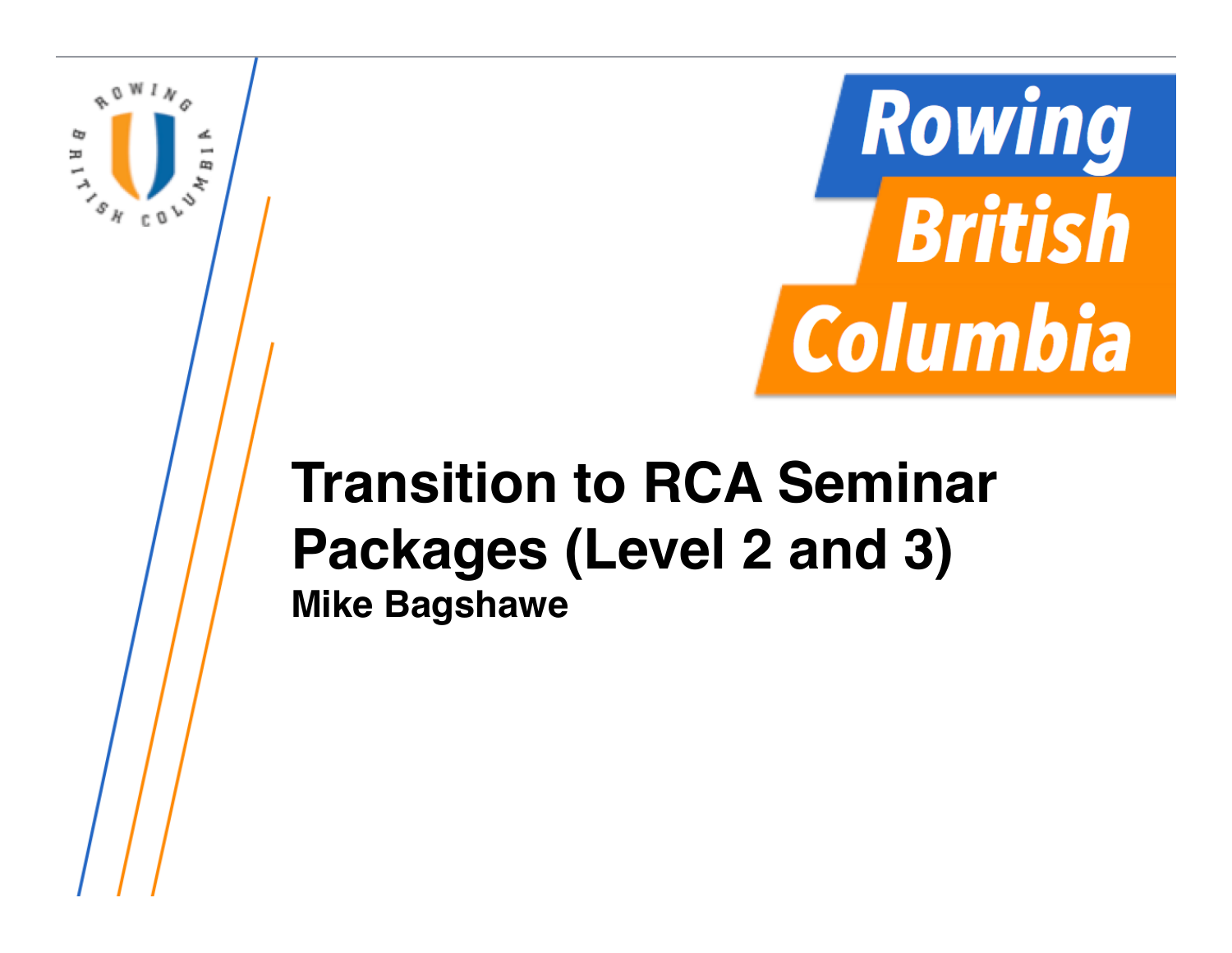All licenced Level 2 Umpires are required to participate in a Level 2 Seminar, a new requirement which is mandated within the RCA Umpire Licensing Policy.

There is also a Level 3 Seminar, with participation similarly mandated for certified Level 3 Umpires.

These Seminars are **NOT** a replacement for the traditional January umpire meeting hosted by Rowing British Columbia.

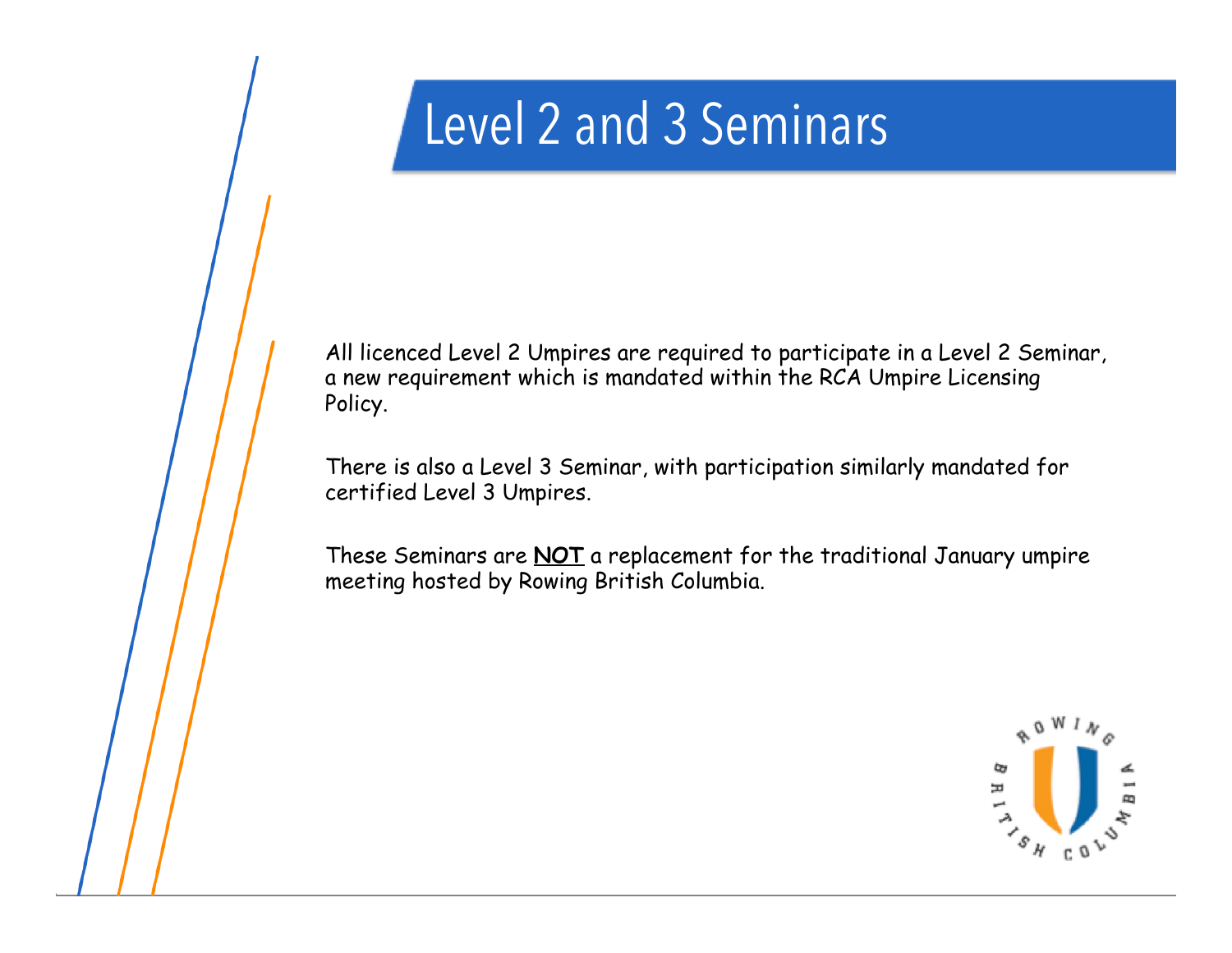The RCA framework for a seminar is about:

- reviewing umpires' responsibilities with respect to licence maintenance and umpire roles at regattas;
- reviewing a topic deemed by the PRA UC/Umpire Coordinator and clinicians to be of interest to umpires in that province, e.g., review of coastal regattas rules or head racing or indoor rules, etc.,
- reviewing a topic more broadly related to rowing in that jurisdiction".

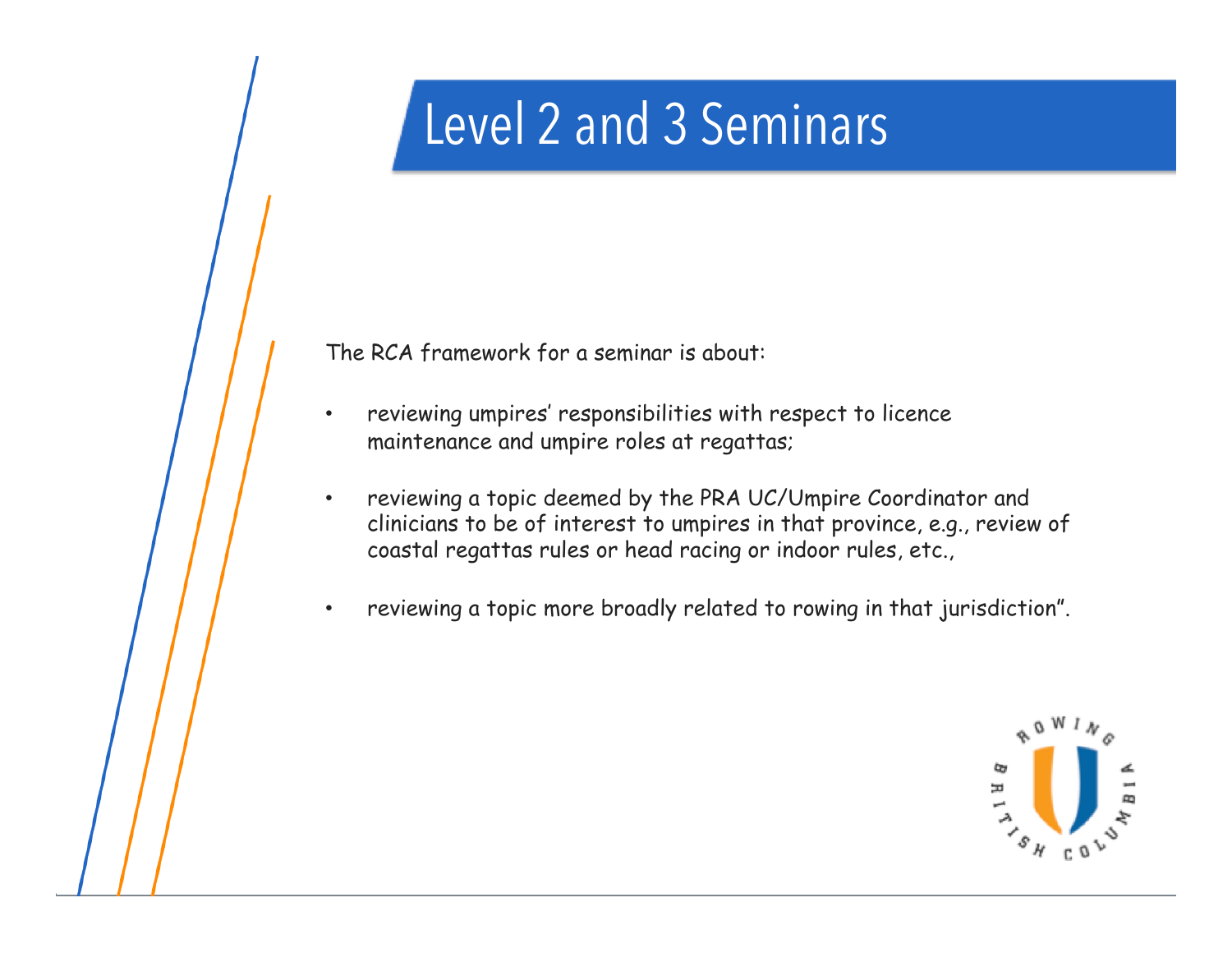#### **MAINTAINING AN RCA UMPIRE LICENCE**

**6. To maintain an RCA Umpire Licence**, an Umpire is required to meet the following requirements:

- a. Ensure the information in RCA Web Registration System is up to date (Anually);
- b. Be in good standing with RCA and the PRA of their province
- c. Be active locally/provincially, serving as an Umpire at least once a year, where possible;
- d. Be evaluated in three-year blocks and be deemed to have met the evaluation requirement;
- e. Attend an umpire seminar a minimum of once every three years, matching the three-year blocks for evaluation;
- f. Do not umpire at a Canadian regatta that is not sanctioned by RCA;
- g. Abide by the policies of RCA, including the RCA Code of Conduct, the RCA Prevention of Abuse, Harassment and Bullying Policy and Procedure, and the Umpire Code of Conduct (Rules of Racing s.11.5).

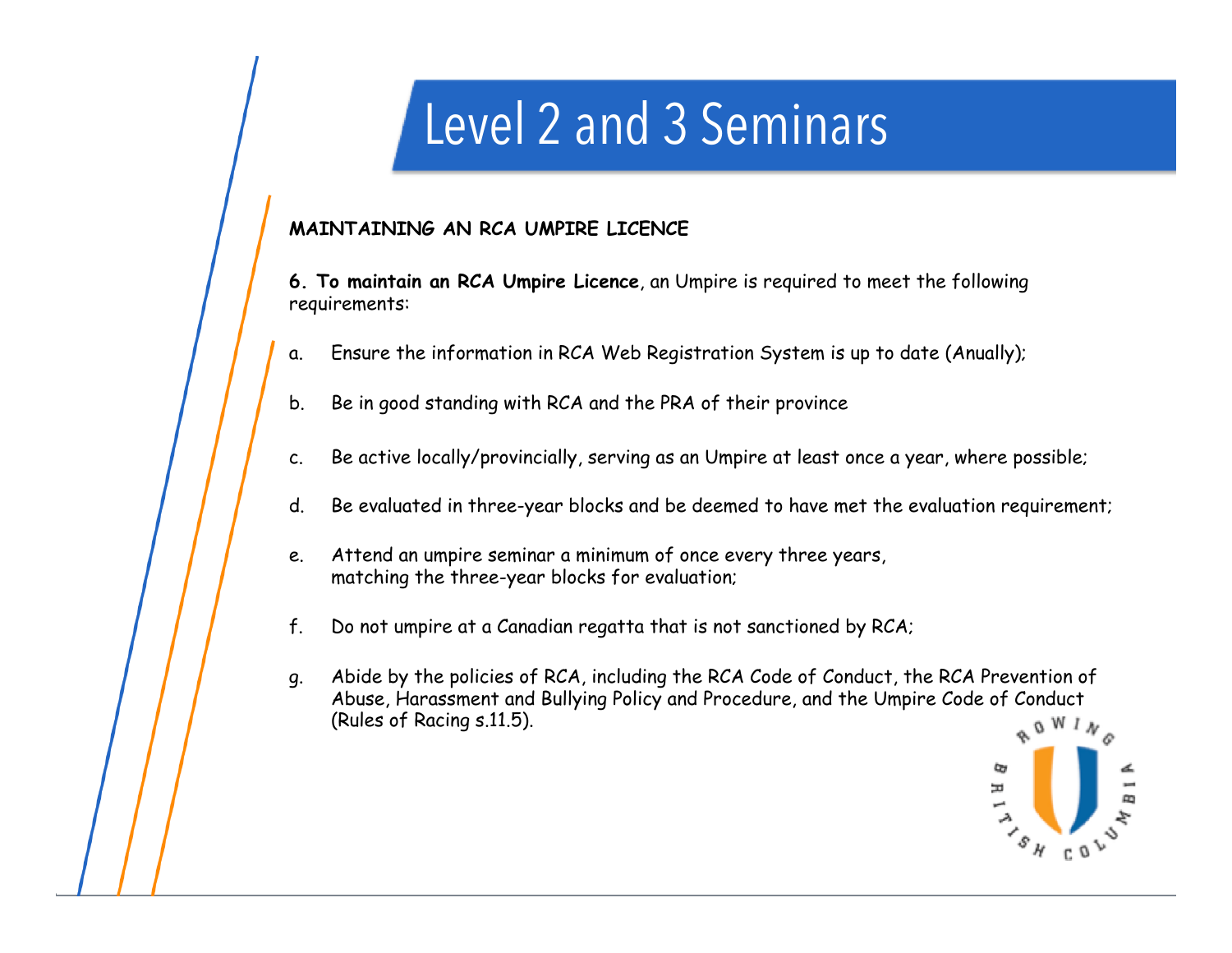**EVALUATION BLOCKS** 

#### Table of Evaluation Blocks

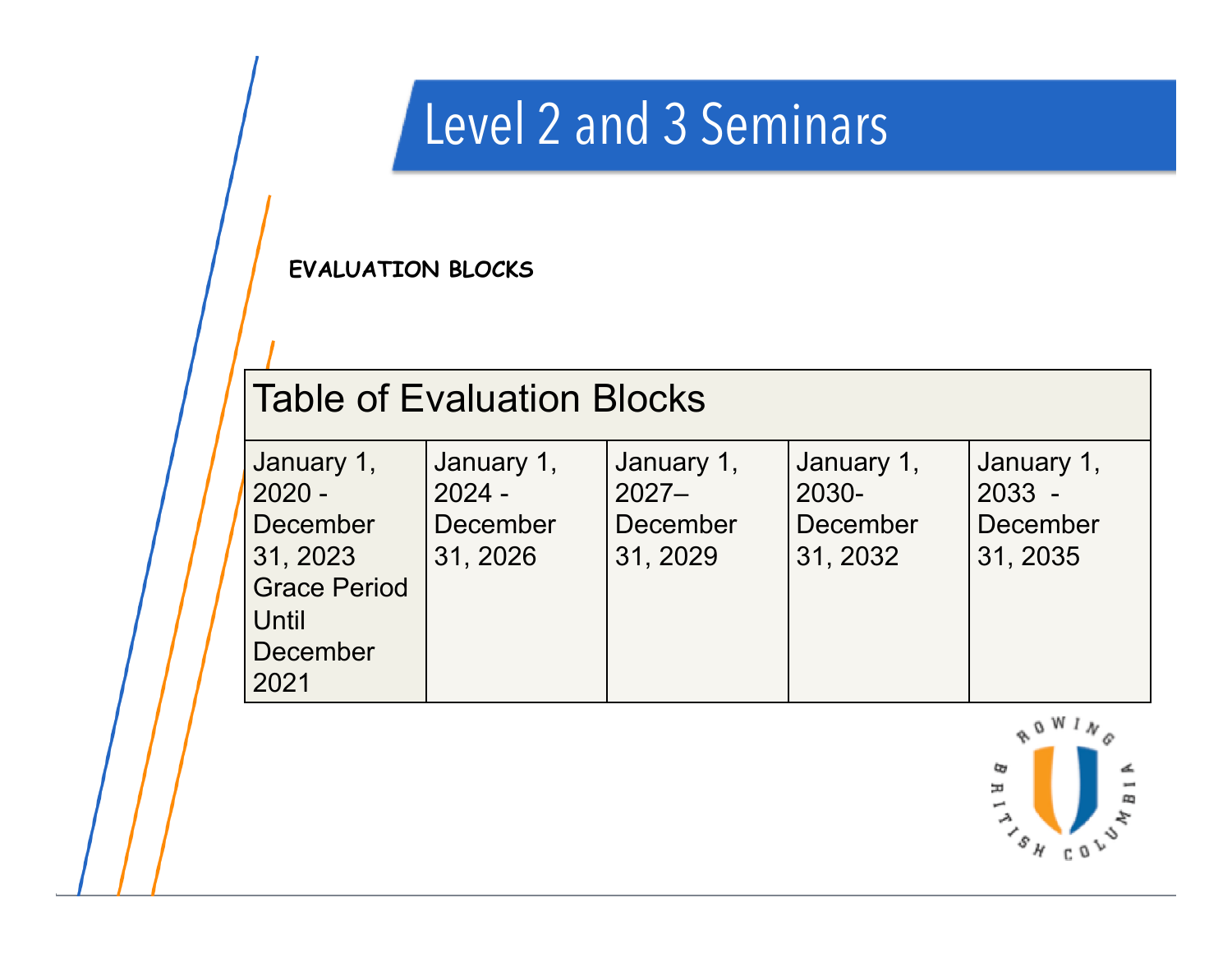#### **The Level 2 seminar**

**The RCA-mandated material includes:** 

- **Overview of RCA Umpire Licensing Policy**
- **Overview of evaluations**
- **Review of umpire roles at regattas** 
	- **Control Commission**
	- **Judge at the Start**
	- **Starter**
	- **Race Umpire**
	- **Judge at the Finish**

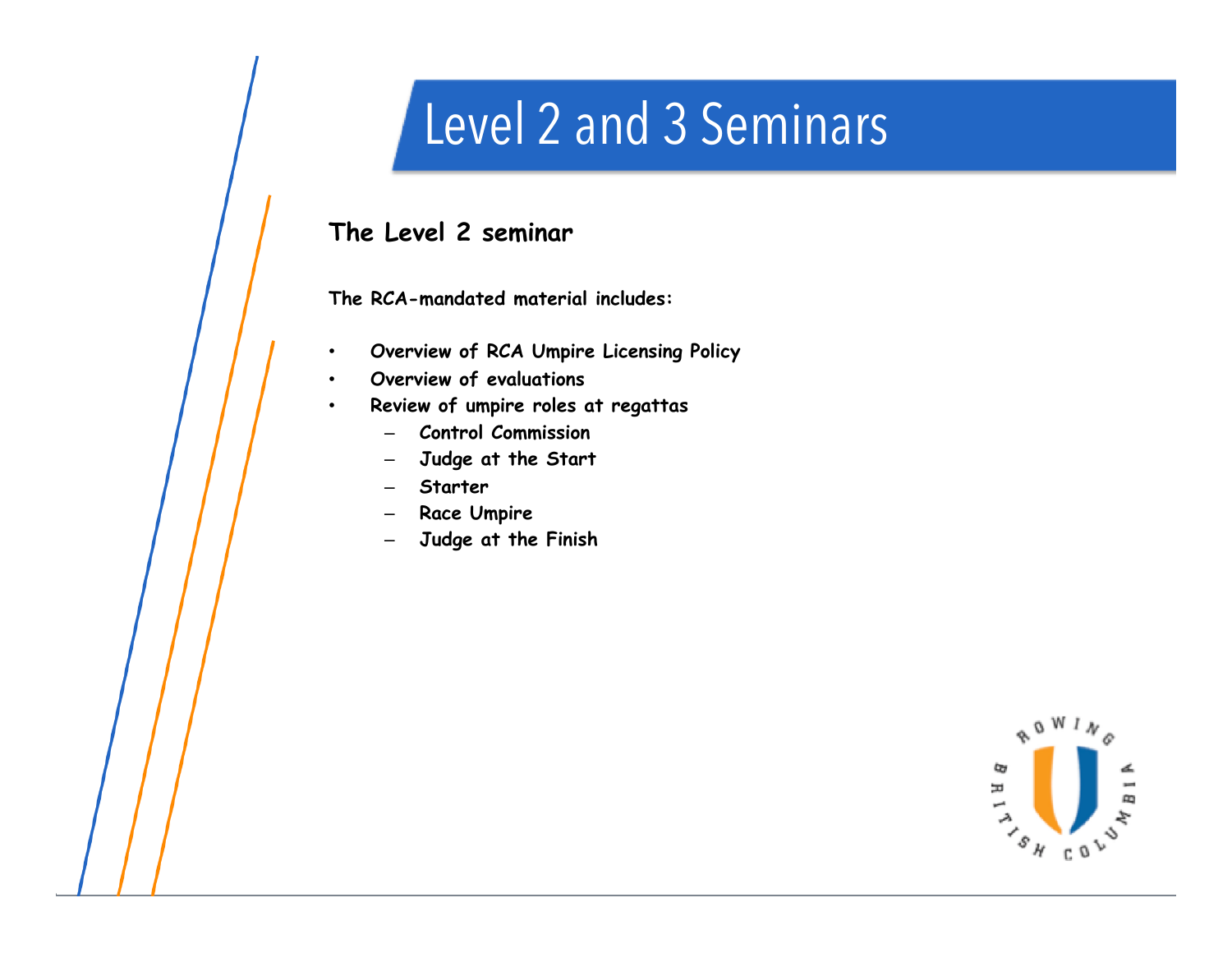#### **The Level 3 seminar**

#### **The RCA-mandated material includes:**

- **Review of Sanction document**
- **Review of Mentoring**
- **Review of RCA Umpire Licensing Policy**
- **Review of Evaluation Policy requirements**
- **Review of umpire roles at regattas**
- **Forum for discussion of situations experienced as a CU and how they were handled**
- **Chief Umpire checklist**
- **Pre-regatta preparation**
- **Jury Communication and meeting**
- **Coaches meeting**
- **Regatta installations**
- **Regatta day**
- **Post-regatta follow-up**